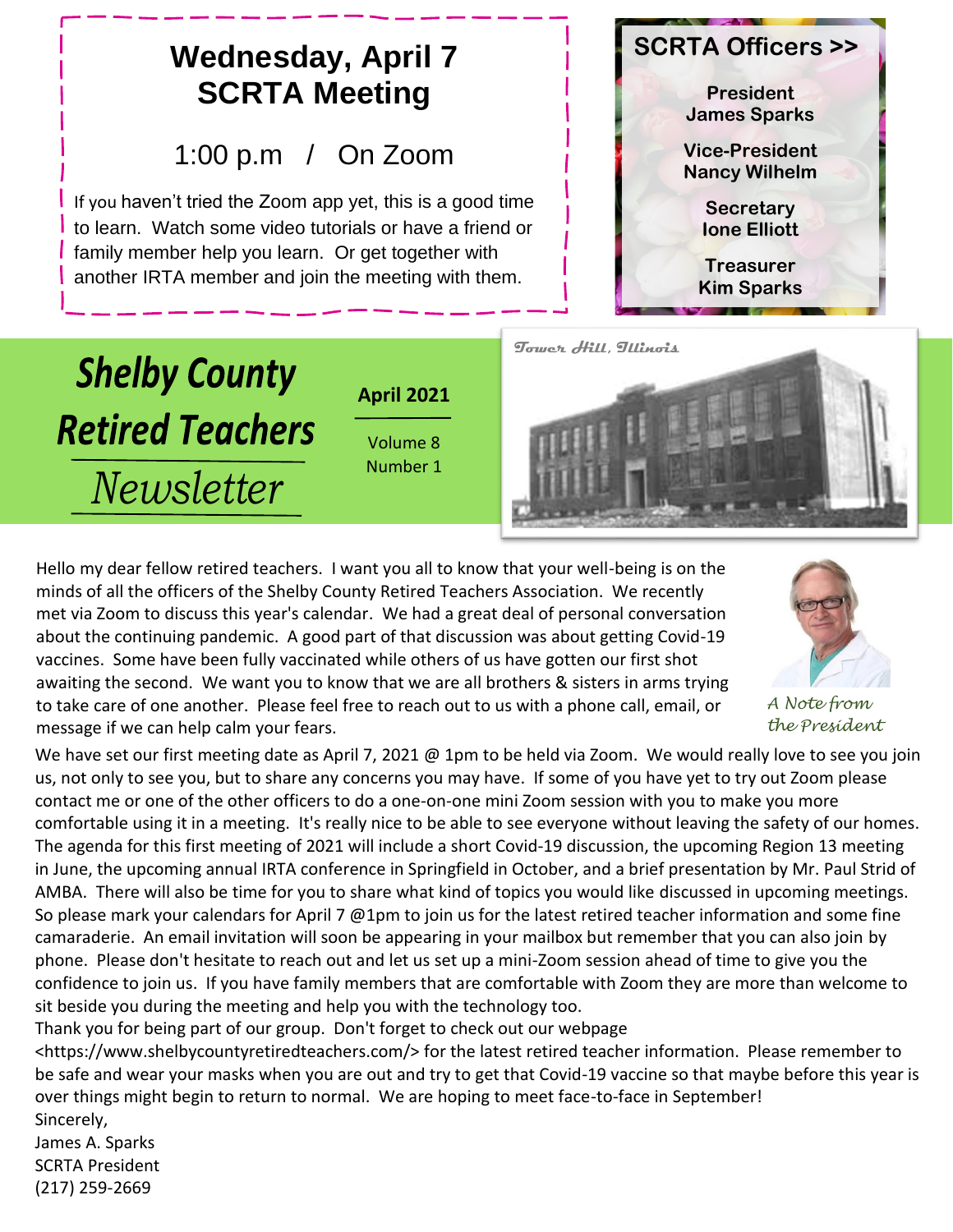# TRS News

A few updates on TRS during the COVID-19 challenges in 2020. TRS defensive investment strategies protected assets during the early months of 2020. All institutional investors like TRS lost money in the first quarter of 2020.

- TRS return: -9.95%
- NASDAQ: -17.8%
- S&P 500: -19.6%
- Dow Jones Industrial Average: -26.2%

TRS long-term investment results in FY 2020.

- 10 Year: 8.3%
- 20 Year: 5.8%
- 30 Year: 8.0%
- 40 Year: 9.0%

The current TRS assumed long-term rate of return is 7.0%.

TRS investment rebound during 2020:

- January 1, 2020 54.2 billion in assets
- March 31, 2020 48.5 billion in assets
- December 31, 2020 57.01 billion in assets

# IRTA News

### From the Spring 2021 Action Newsletter -



#### **Convention**

The IRTA Convention will be held on October 18-19, 2021, at the Crowne Plaza in Springfield, Illinois. Please be sure to save these dates on your calendar. More information will be forthcoming in the months to follow!

#### **Excellence in Education Grants for Teachers Program**

#### 2020 IRTAF Grant Winners

This winter, the Illinois Retired Teachers Association Foundation (IRTAF) awarded \$36,500 in grant money to several public school educators from across the state. This grant money will allow these educators to enrich their instruction with materials not otherwise available to them. Their students are the real winners! A special thank you to the Illinois Principals Association for their assistance with the promotion of this program. Below, you will find the name of each winner listed, along with his/her school, and the IRTA Area. On the IRTA website (irtaonline.org), you can read a paragraph summary about each project in the winner's own words.

Stephanie Barding, Okaw Valley Elementary School, Bethany (5) Shari Bruyn, Okaw Valley High School, Bethany (5)

The 2021 grant application is now available to Illinois public school educators (Pre-K through 12). Active teachers can download, complete, and submit the application online by visiting www.irtaonline.org and looking under the Foundation section. *All proposals must be submitted by June 1, 2021*.

#### **Membership**

You might have noted that in the most recent TRS update sent to annuitants it was stated that the number of unexpected retirements increased by about 42%. In fact, the number of those educators who had started the 2019-2020 school year planning to continue for at least the year after that, but then deciding to retire prior to the 2020-2021 year is quite large. In the months of July, August, September, and October there were 713 unexpected retirements, most probably because of the circumstances in the school districts due to COVID-19.